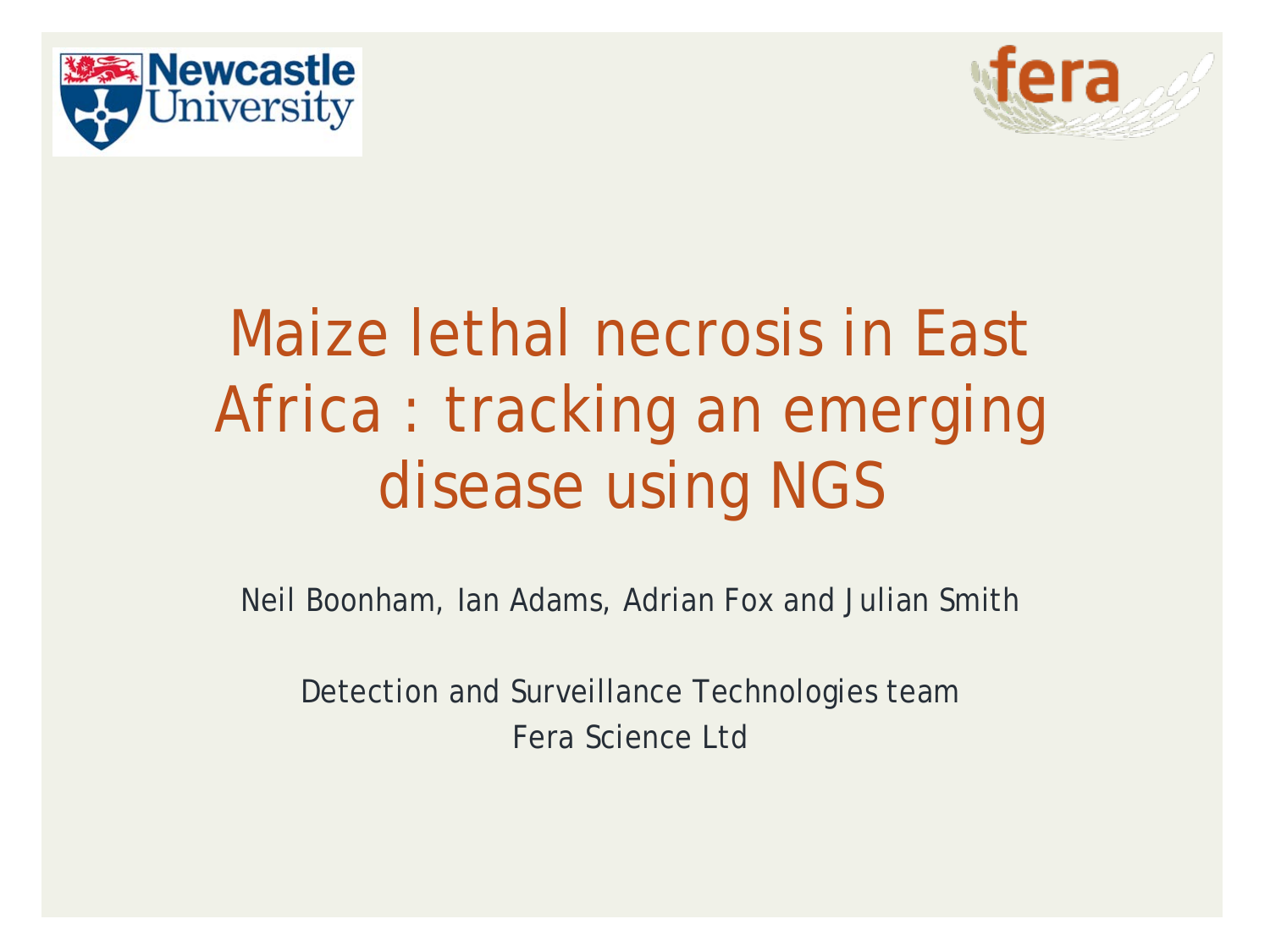#### Maize diseases in East Africa

- New disease noted in 2011
- Samples tested in various labs in Africa/US
- No conclusive agent detected

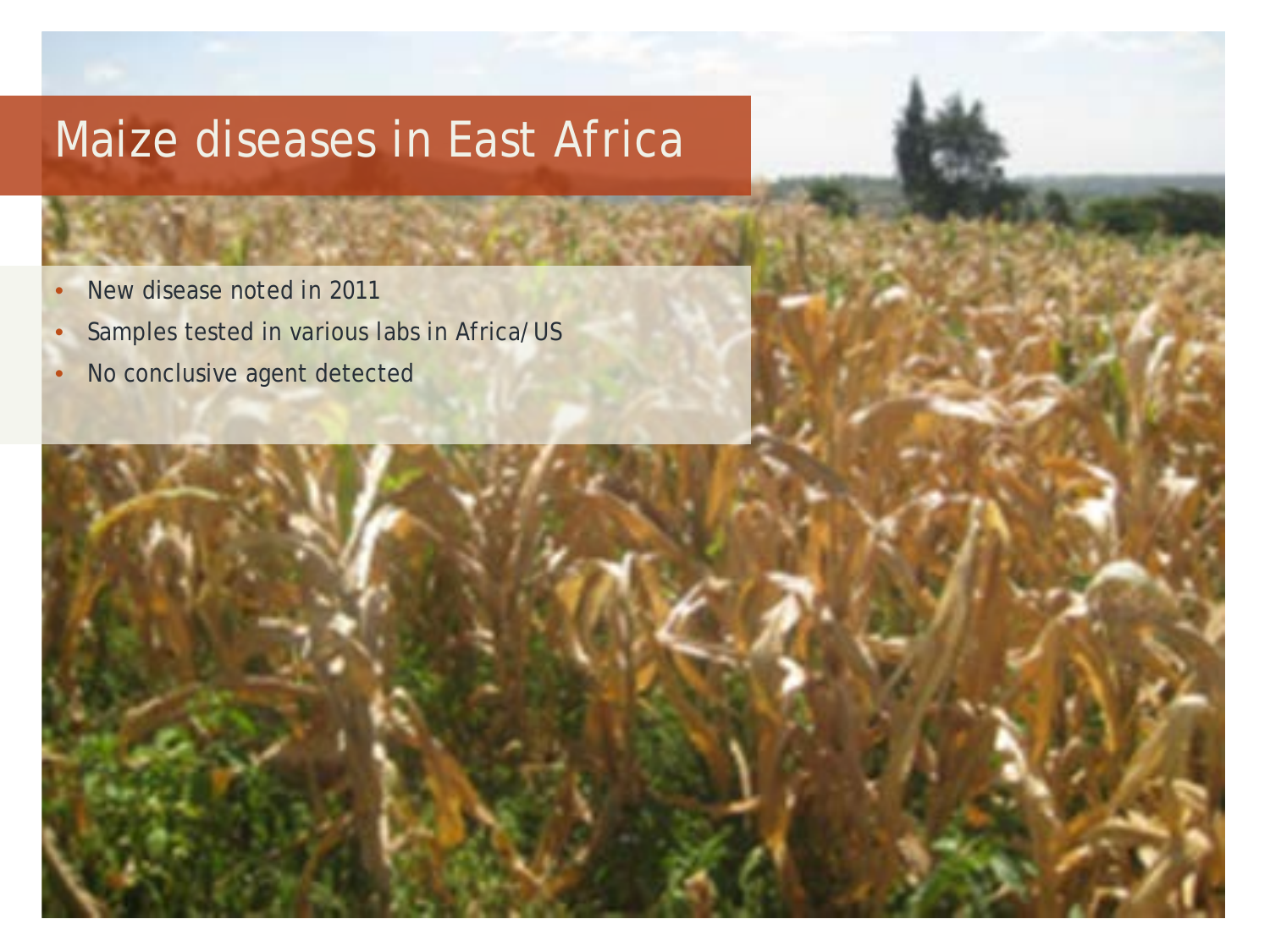

#### Samples tested using NGS



Adams IP1, Glover RH, Monger WA, Mumford R, Jackeviciene E, Navalinskiene M, Samuitiene M, Boonham N. (2009) Next-generation sequencing and metagenomic analysis: a universal diagnostic tool in plant virology. Mol Plant Pathol. 2009 Jul;10(4):537-45. doi: 10.1111/j.1364-3703.2009.00545.x.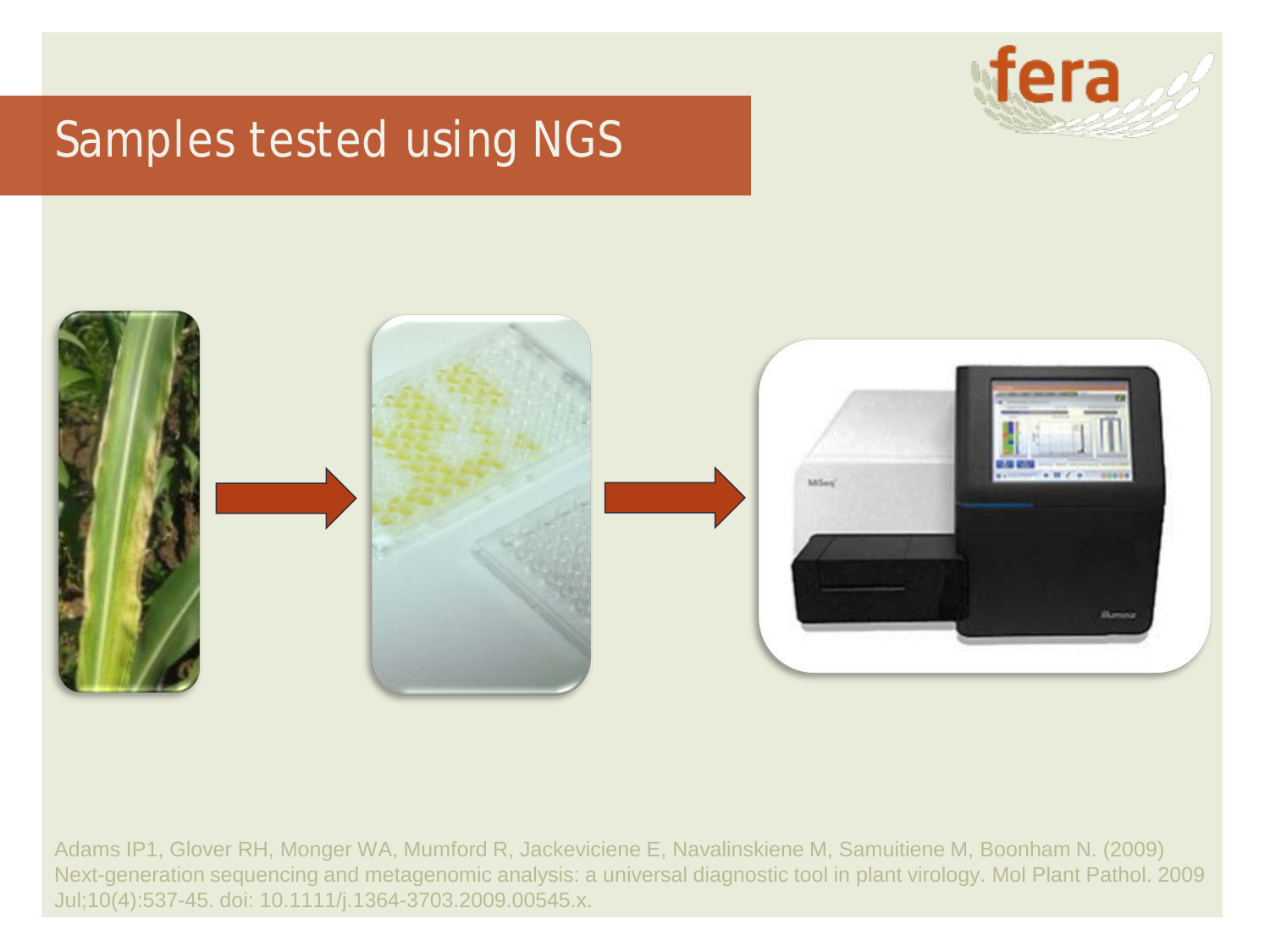

#### Identified two viruses

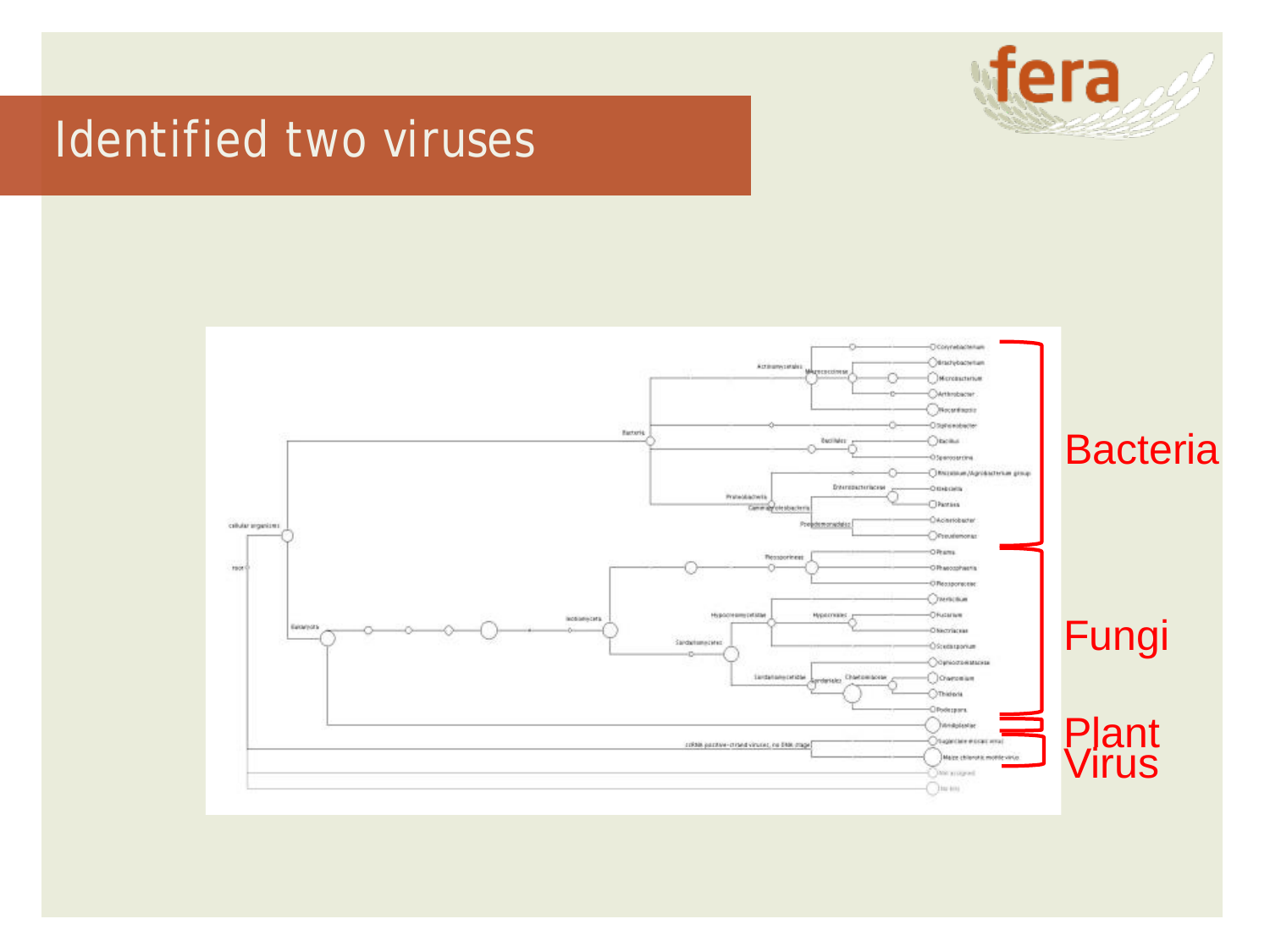#### Confirmed the cause

- Back testing confirmed the presence of two viruses
- Satisfied Kochs postulates by mechanical inoculation
- Maize lethal necrosis
	- Maize chlorotic mottle virus (MCMoV)
	- Sugarcane mosaic virus (ScMV)
- Helped identification of likely vectors
- Developed a seed test and trained Kephis/Kari staff



Adams, I. P, Mumford, R. & Boonham, N. 2013. Use of next-generation sequencing for the identification and characterization of Maize chlorotic mottle virus and Sugarcane mosaic virus causing maize lethal necrosis in Kenya. *Plant Pathology,* 62**,** 741-749

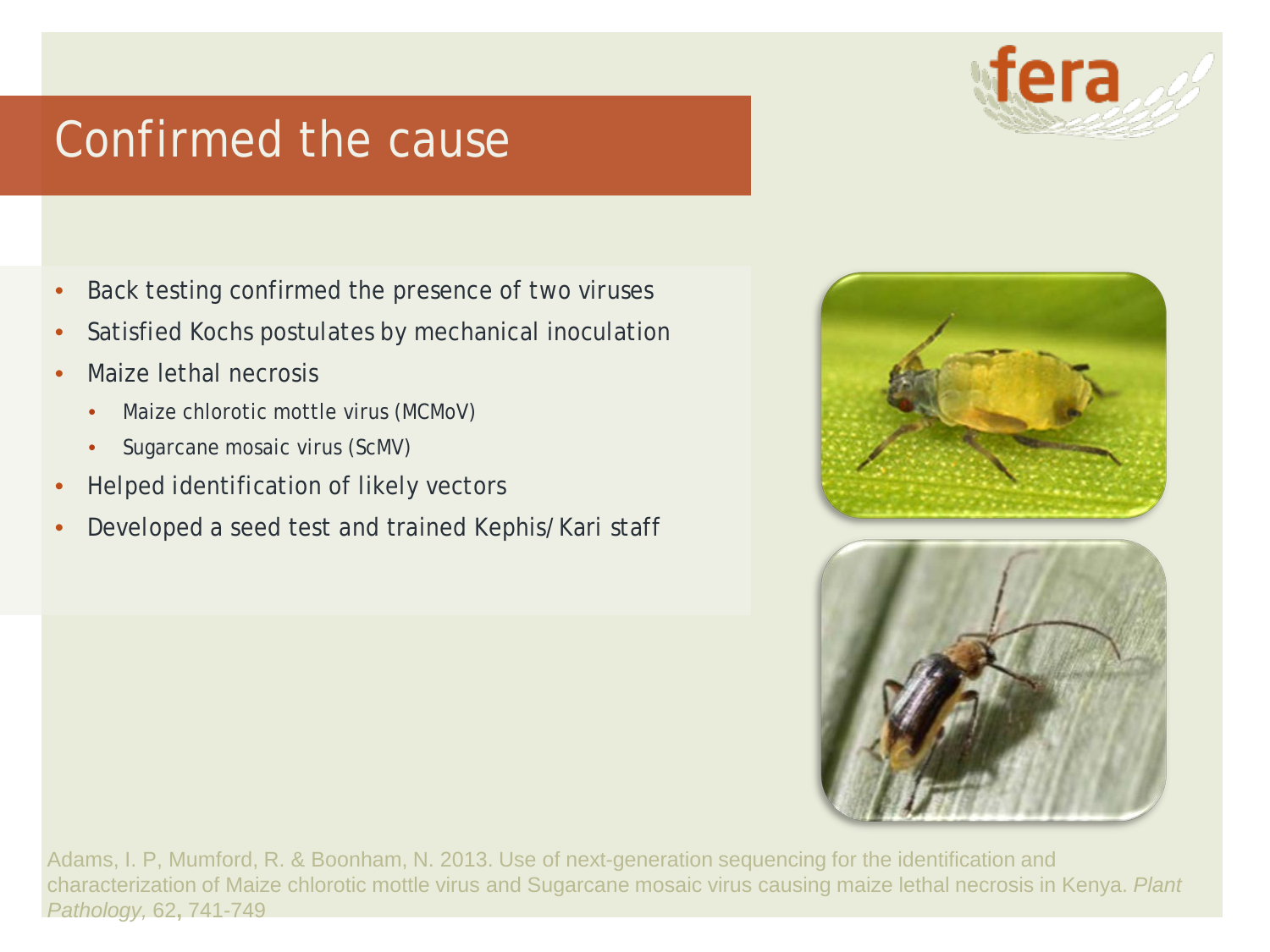

#### Tracking the disease

- MCMoV is highly conserved
- ScMV is highly variable • Testing showed ScMV is sometimes absent • MCMov driving disease - probably spread in seed • Potyviruses probably from incidental infections from weeds



Adams, I. P., Harju, V. A., Hodges, T., Hany, U., Skelton, A., Rai, S., Deka, M., Smith, J., Fox, A., Uzayisenga, B., Ngaboyisonga, C., Uwumukiza, B., Rutikanga, A., Rutherford, M., Ricthis, B., Phiri, N. & Boonham, N. 2014. First report of maize lethal necrosis disease in Rwanda. New Disease Reports, 29.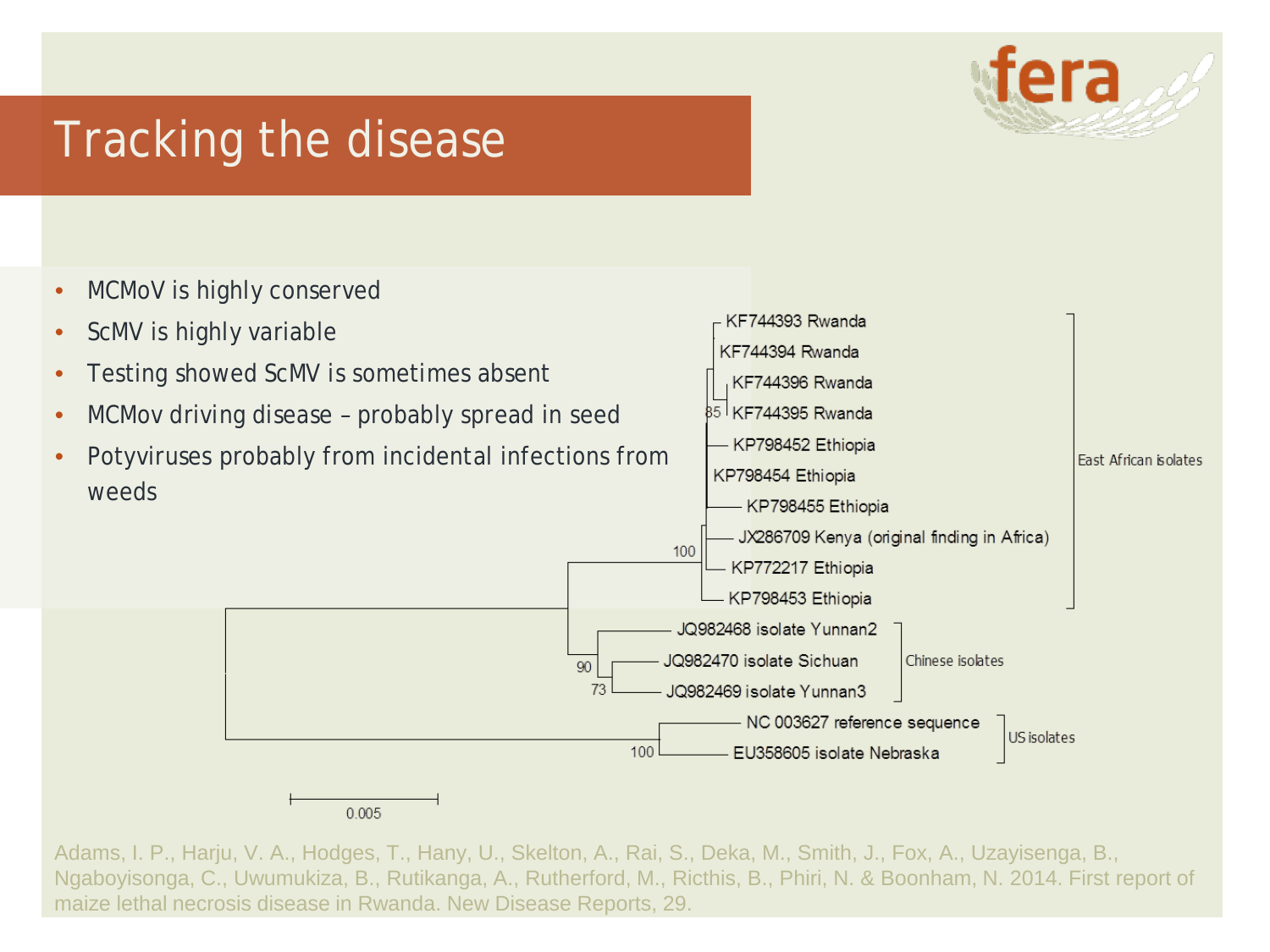

#### Disease spread

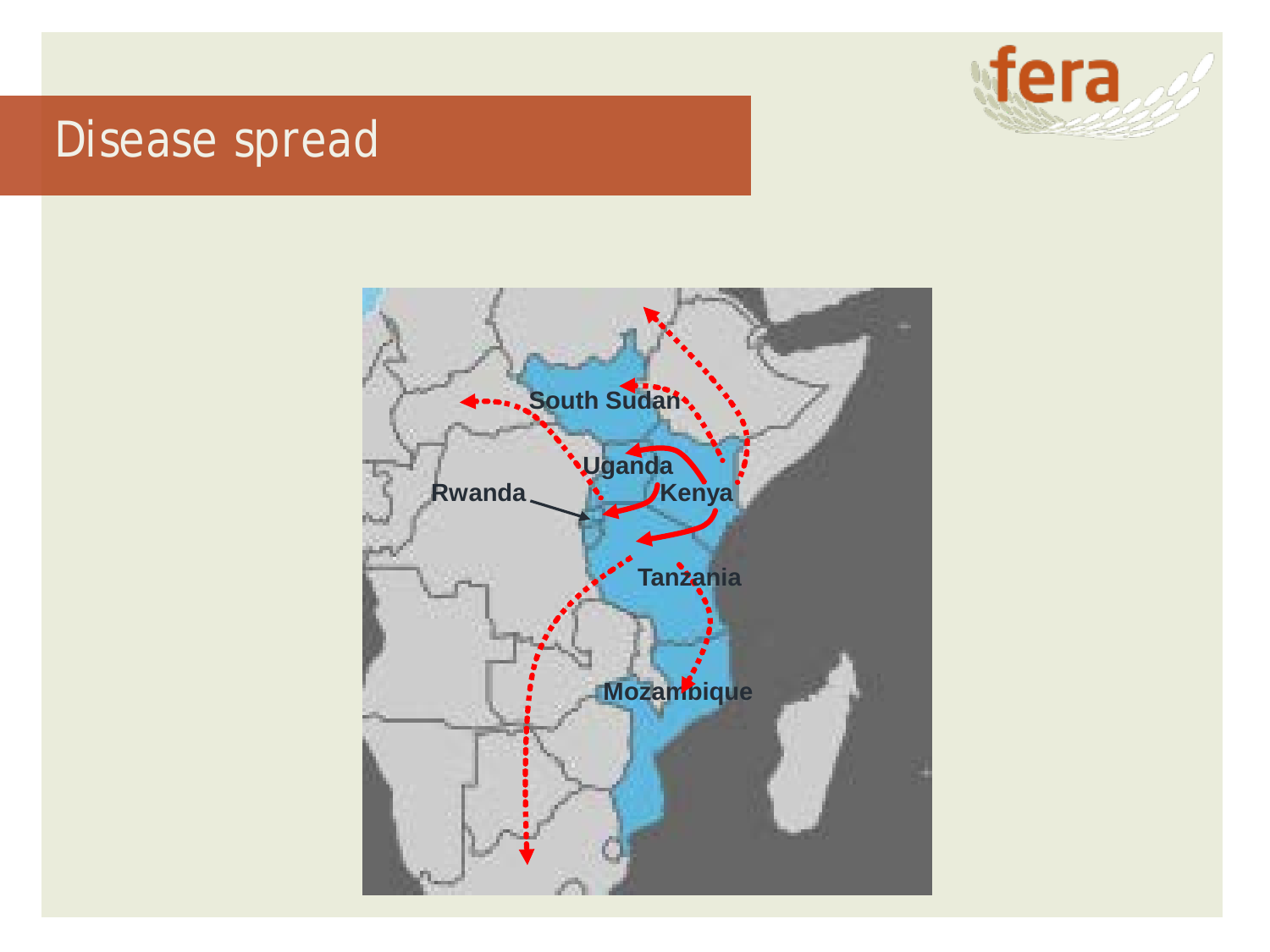

#### Confusion with other diseases

- *Sugarcane mosaic virus* not always present in MLN plants
- *Maize yellow mosaic virus* commonly found

| Independent<br>site. | Maize chlorotic<br>mottle virus | Sugarcane<br>mosaic virus | Other Potyvirus | Maize yellow<br>stripe virus | Maize streak<br>virus | Maize yellow<br>mosaic. | <b>Field Diagnosis</b> | Lab Diagnosis |
|----------------------|---------------------------------|---------------------------|-----------------|------------------------------|-----------------------|-------------------------|------------------------|---------------|
| Kenya.               | Present.                        | Present:                  | Present.        |                              |                       | <b>Present</b>          | MLN.                   | <b>MLN</b>    |
| Kenya                | Present,                        |                           |                 |                              |                       |                         | MLN.                   |               |
| Kenya                | Present,                        |                           |                 |                              |                       | <b>Present</b>          | MLN.                   |               |
| Kenya                | <b>Present</b>                  |                           |                 |                              |                       | Present                 | MLN.                   |               |
| Ethiopia             | <b>Present</b>                  | <b>Present</b>            |                 | <b>Present</b>               |                       | <b>Present</b>          | MLN.                   | MLN.          |
| Ethiopia             | <b>Present</b>                  | Present.                  |                 |                              |                       | Present,                | MLN.                   | MLN.          |
| Ethiopia             | Present.                        | Present.                  |                 |                              |                       | Present,                | MLN.                   | MLN.          |
| Ethiopia             | Present:                        | Present.                  |                 |                              |                       |                         | MLN.                   | MLN.          |
| South Sudan          |                                 |                           |                 |                              | <b>Present</b>        | <b>Present</b>          | <b>MLN</b>             |               |
| <b>Rwanda</b>        | Present,                        | <b>Present</b>            |                 |                              |                       |                         | <b>MLN</b>             | MLN.          |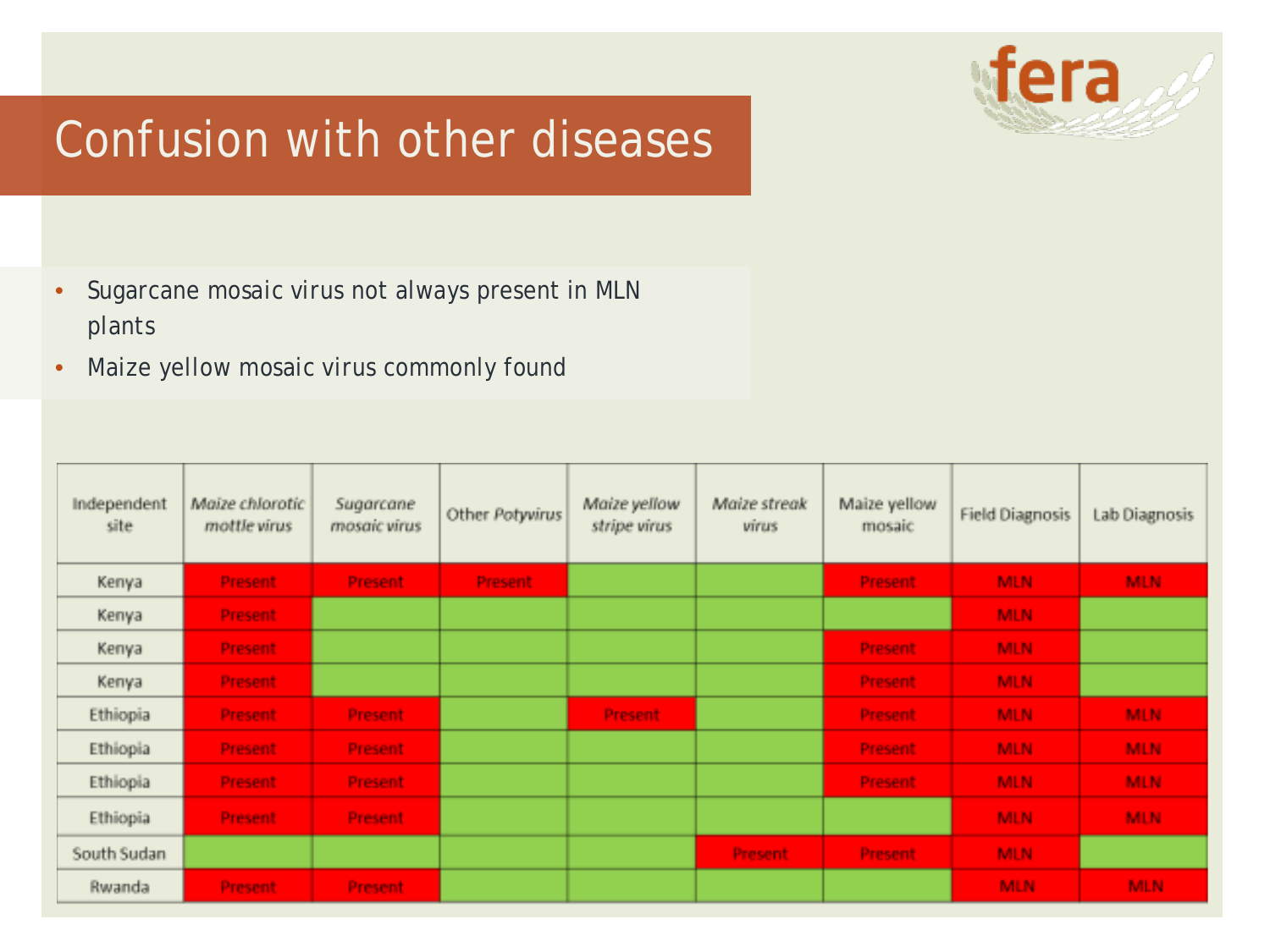

### Deconstruct the maize virome

|                         | Crop                                                                          | samples                                                                                    | known plant viruses                                                                                            | Novel plant viruses                                                                                                                                                  | total<br>samples |  |
|-------------------------|-------------------------------------------------------------------------------|--------------------------------------------------------------------------------------------|----------------------------------------------------------------------------------------------------------------|----------------------------------------------------------------------------------------------------------------------------------------------------------------------|------------------|--|
| maize<br>$\overline{4}$ |                                                                               | Maize chlortic mottle virus, Sugarcane<br>mosaic virus, Maize yellow dwarf<br>mosaic virus | Tombusvirus, Carmovirus, Foveavirus,<br>Closterovirus, betaflexivirus, positive strand<br>ssRNA virus          |                                                                                                                                                                      |                  |  |
| Farm 1                  | others                                                                        | 26                                                                                         | bean comon mosaic virus, Beet<br>pseudoyellows virus, Maize yellow<br>dwarf mosaic virus, SCMV, Potato virus S | Caulumoviridae virus, Chrysovirus, Crinivirus,<br>Potyvirus(es), Tombusvirus, unclassified ssRNA<br>positive strand virus, Varicosavirus, Filoviridae<br>virus       | 30               |  |
|                         | $\mathbf{9}$<br>Maize chlortic mottle virus<br>maize                          |                                                                                            |                                                                                                                | chrystovirus luteovirus, Carmovirus, tombusvirus,<br>virus, positive strand ssRNA virus, unclassified<br>virus                                                       |                  |  |
| Farm 2                  | others                                                                        | 20                                                                                         | Shallot latent virus, Cauliflower mosaic<br>virus,                                                             | Chrysovirus, Crinivirus, Cytorhabdovirus,<br>Waikavirus, Varicosavirus polerovirus, polerovirus<br>associated RNA, Tymoviradae virus, positive<br>strand ssRNA virus | 29               |  |
| Farm 3                  | Maize chlortic mottle virus, Maize<br>6<br>maize<br>yellow dwarf mosaic virus |                                                                                            |                                                                                                                | Badnavirus, polerovirus associated RNA,<br>Tymoviradae virus                                                                                                         | 26               |  |
| others<br>20            |                                                                               |                                                                                            | Turnip mosaic virus,                                                                                           | Badnavirus, Chrysovirus, Cytorhabdovirus,<br>unclassified ssRNA positive strand virus                                                                                |                  |  |
|                         | maize                                                                         | $\overline{4}$                                                                             | Maize chlortic mottle virus, Maize<br>yellow dwarf mosaic virus                                                | none                                                                                                                                                                 |                  |  |
| Farm 4                  | others                                                                        | Banana streak virus, Apple stem<br>26<br>grooving virus, Citrus tristeza virus             |                                                                                                                | Badnavirus, potyvirus(es), Tombusvirus,<br>Rhabdoviridae virus, positive strand ssRNA virus,<br>unclassified virus, Varicosavirus                                    | 30               |  |
|                         |                                                                               |                                                                                            |                                                                                                                | total                                                                                                                                                                | 115              |  |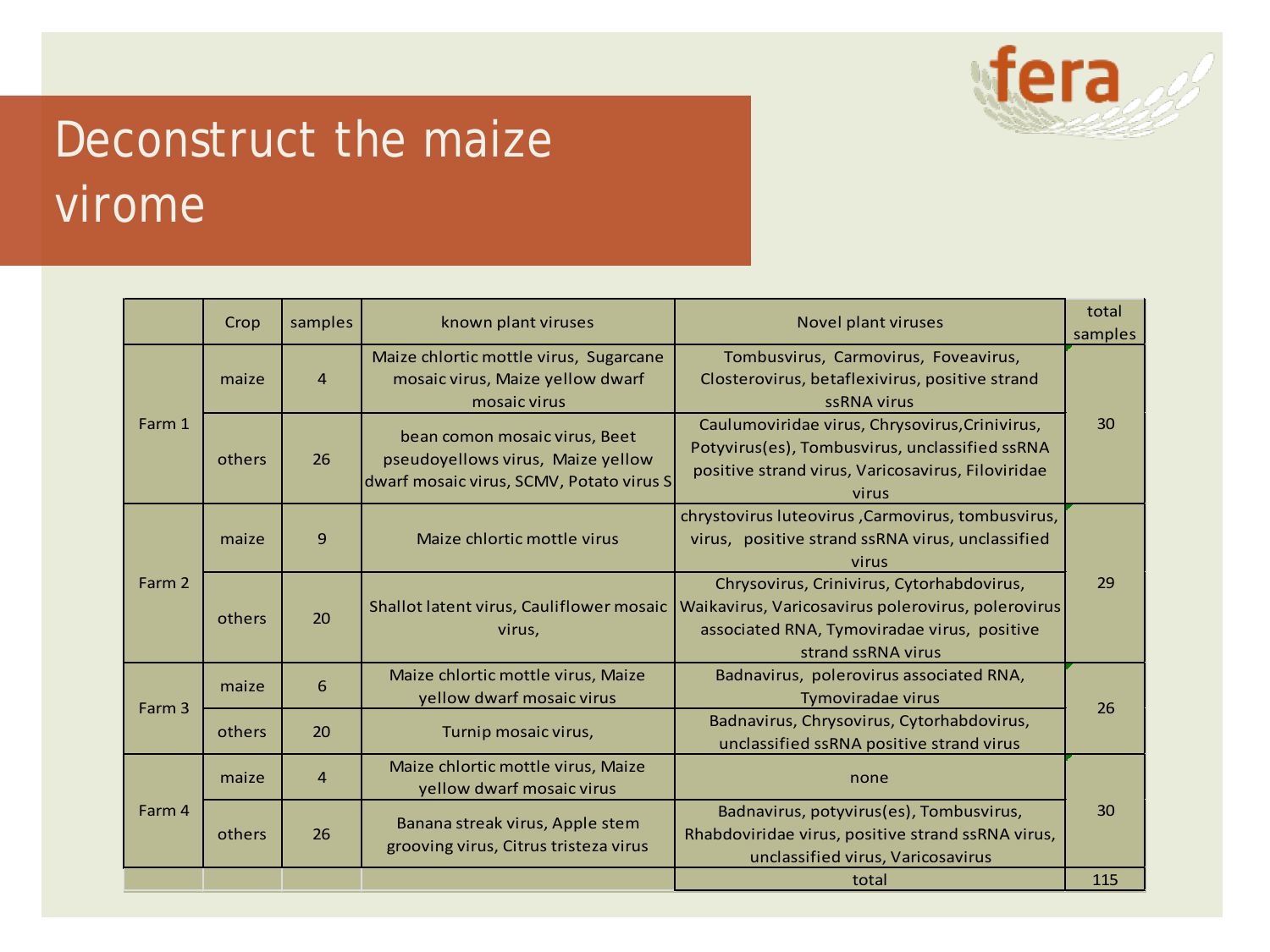

#### Nanopore sequencing

- Inexpensive sequencer
- Long read lengths
- Cloud based analysis
- Potential in resource poor labs where a large sequencer is impractical/expensive

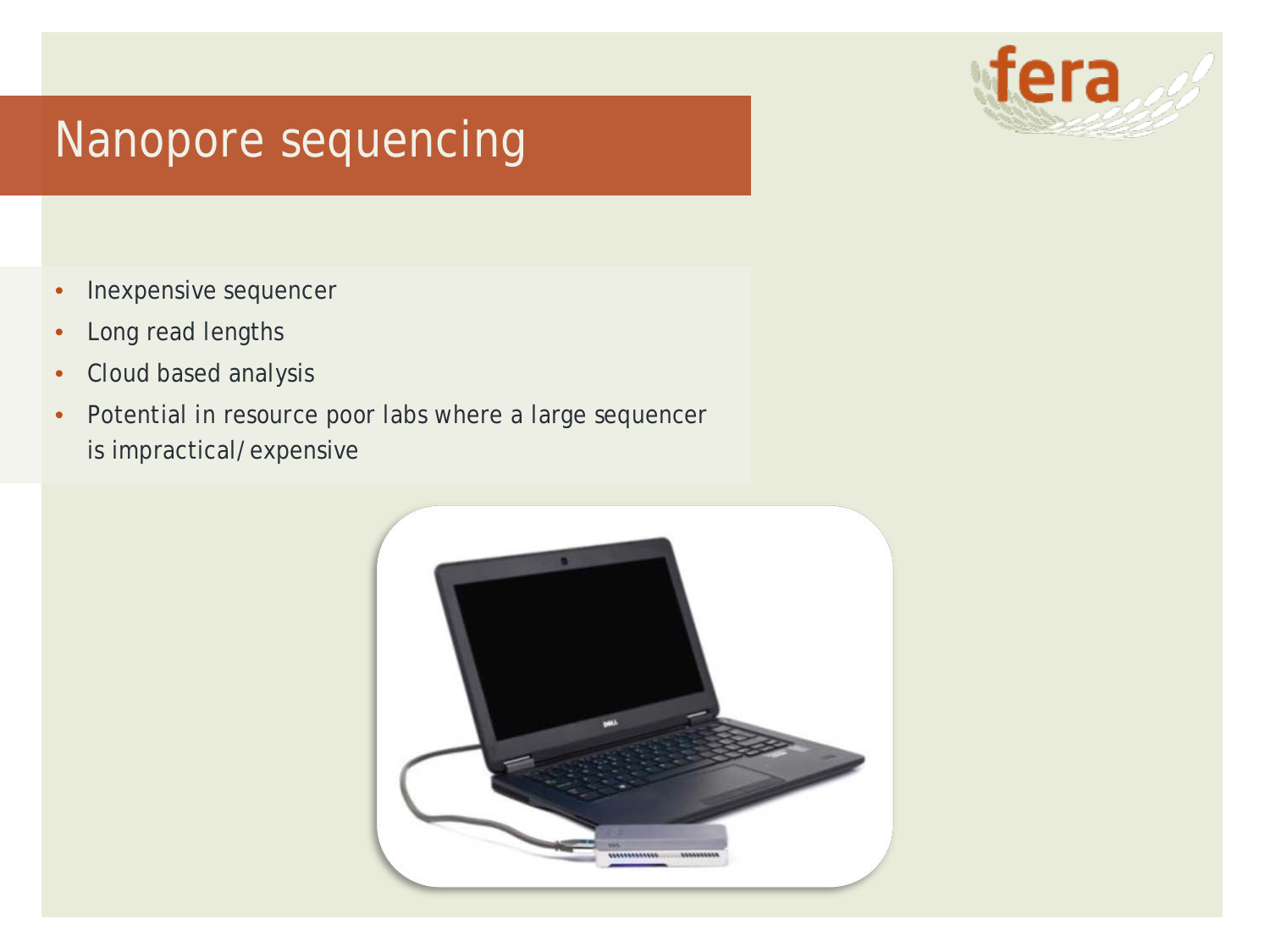

#### MinION against MiSeq

• Sequencing errors causing problems for *de-novo* detection of new viruses with BLASTx

| <b>Analysis</b>       | <b>MiSeg</b>     | <b>MinION</b>   |
|-----------------------|------------------|-----------------|
| BLAST <sub>n</sub> /x | 1 known, 4 novel | 1 know, 2 novel |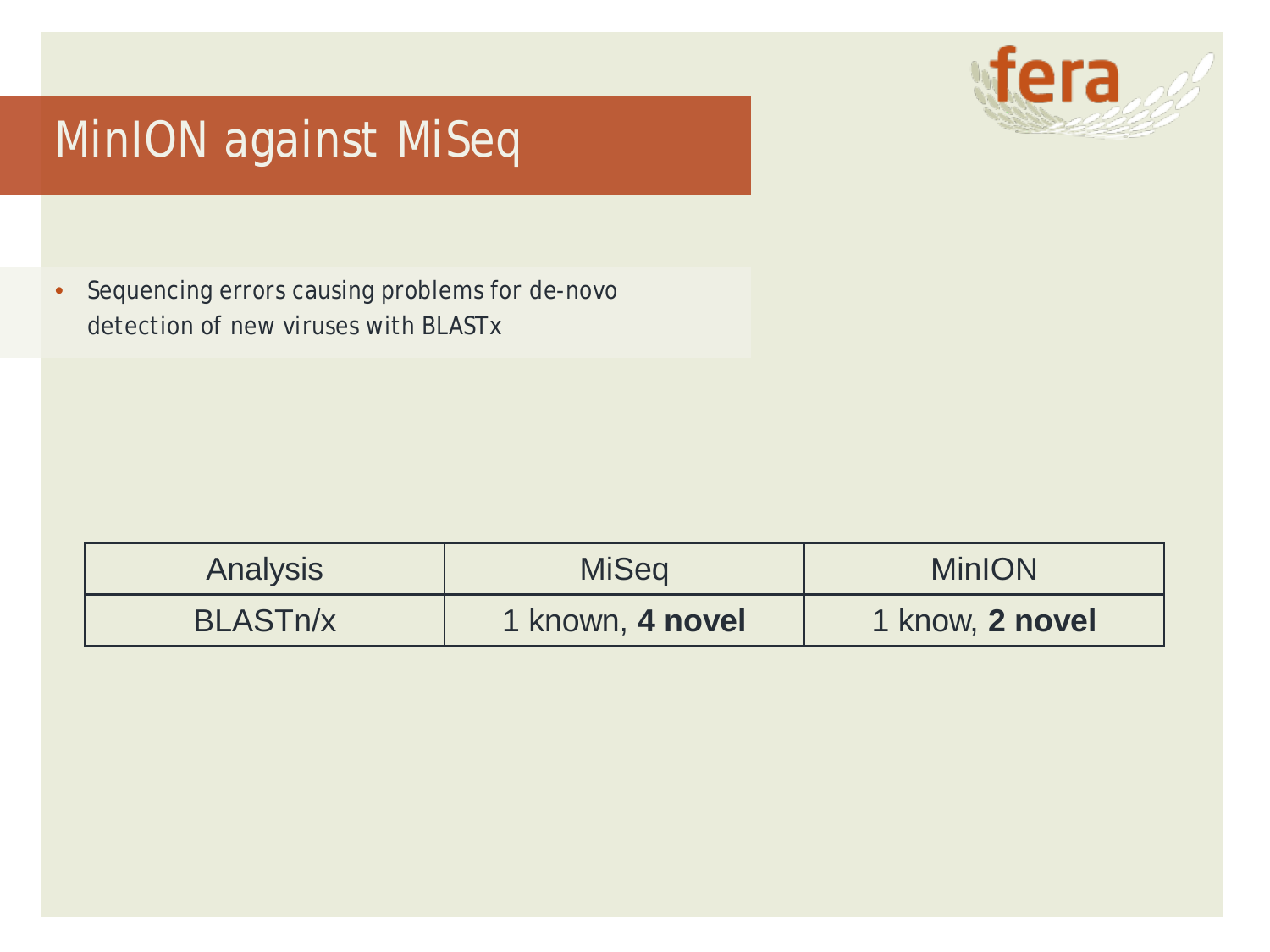

#### Reference mapping

• Virus sequences were all present in the MinIon data

| <b>Virus Sequence</b>            | <b>RPKM</b><br><b>MiSeq</b><br>(BWA) | <b>MinION</b><br>(LAST) |                                            |  |
|----------------------------------|--------------------------------------|-------------------------|--------------------------------------------|--|
| <b>Maize Yellow Streak virus</b> | 7615                                 | 11289                   | Known maize virus                          |  |
| <b>Polerovirus</b>               | 347                                  | 381                     | Novel, related to Maize yellow dwarf virus |  |
| unclassified virus               | 1220                                 | 735                     | <b>Novel virus</b>                         |  |
| dsRNA virus RNA1                 | 2847                                 | 656                     | <b>Novel virus</b>                         |  |
| dsRNA virus RNA2                 | 24280                                | 5943                    |                                            |  |
| <b>Totivirus RNA1</b>            | 2619                                 | 2056                    |                                            |  |
| <b>Totivirus RNA2</b>            | 146                                  | 375                     | <b>Novel virus</b>                         |  |
| <b>Totivirus RNA3</b>            | 211                                  | 291                     |                                            |  |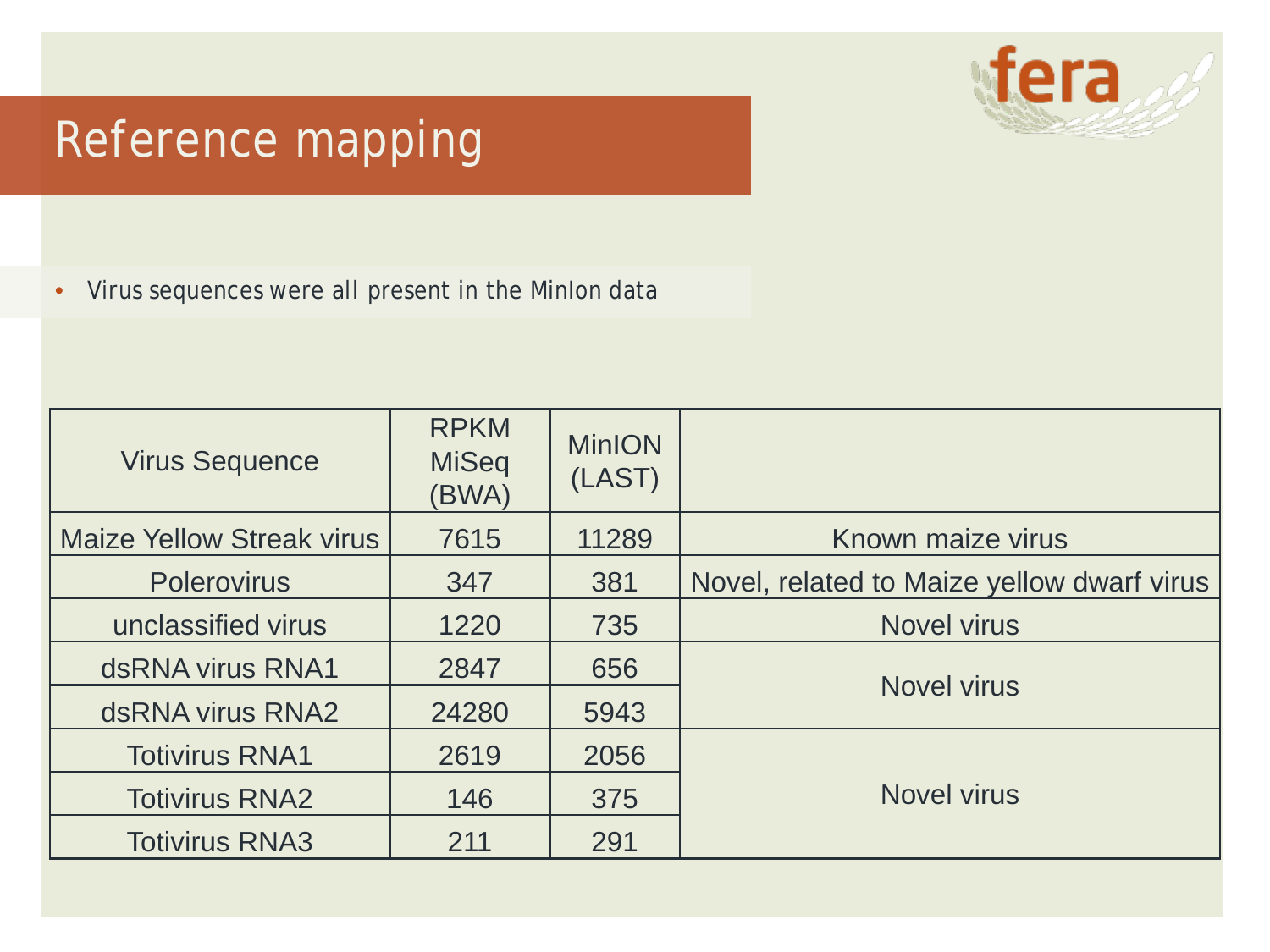

#### What's in my pot ?

- Simple analysis pipelines available (WIMP)
- Identified one known and one new virus in samples from Ethiopia

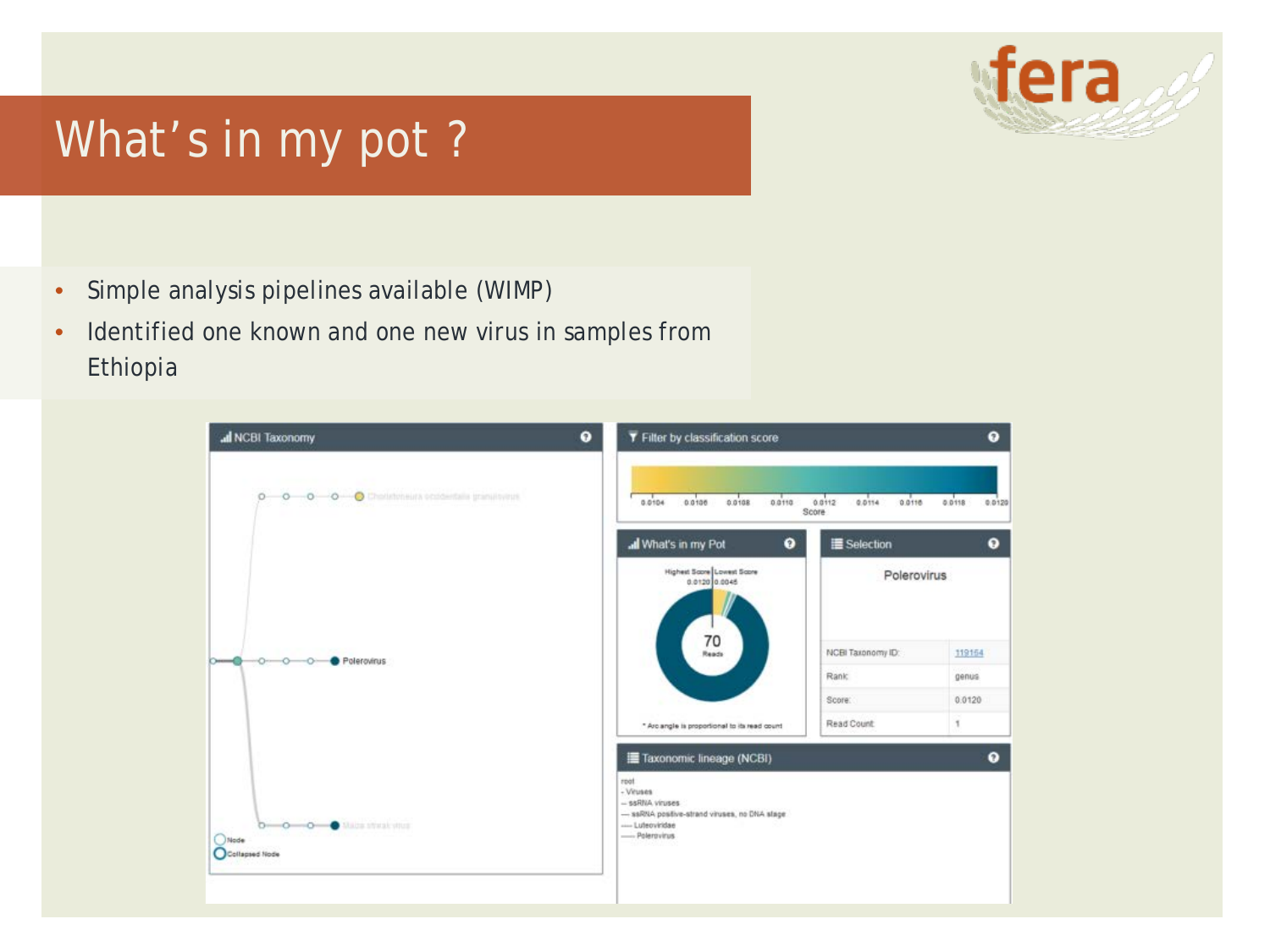#### Future platforms

- Smaller Smidgelon
- Larger PromethIon





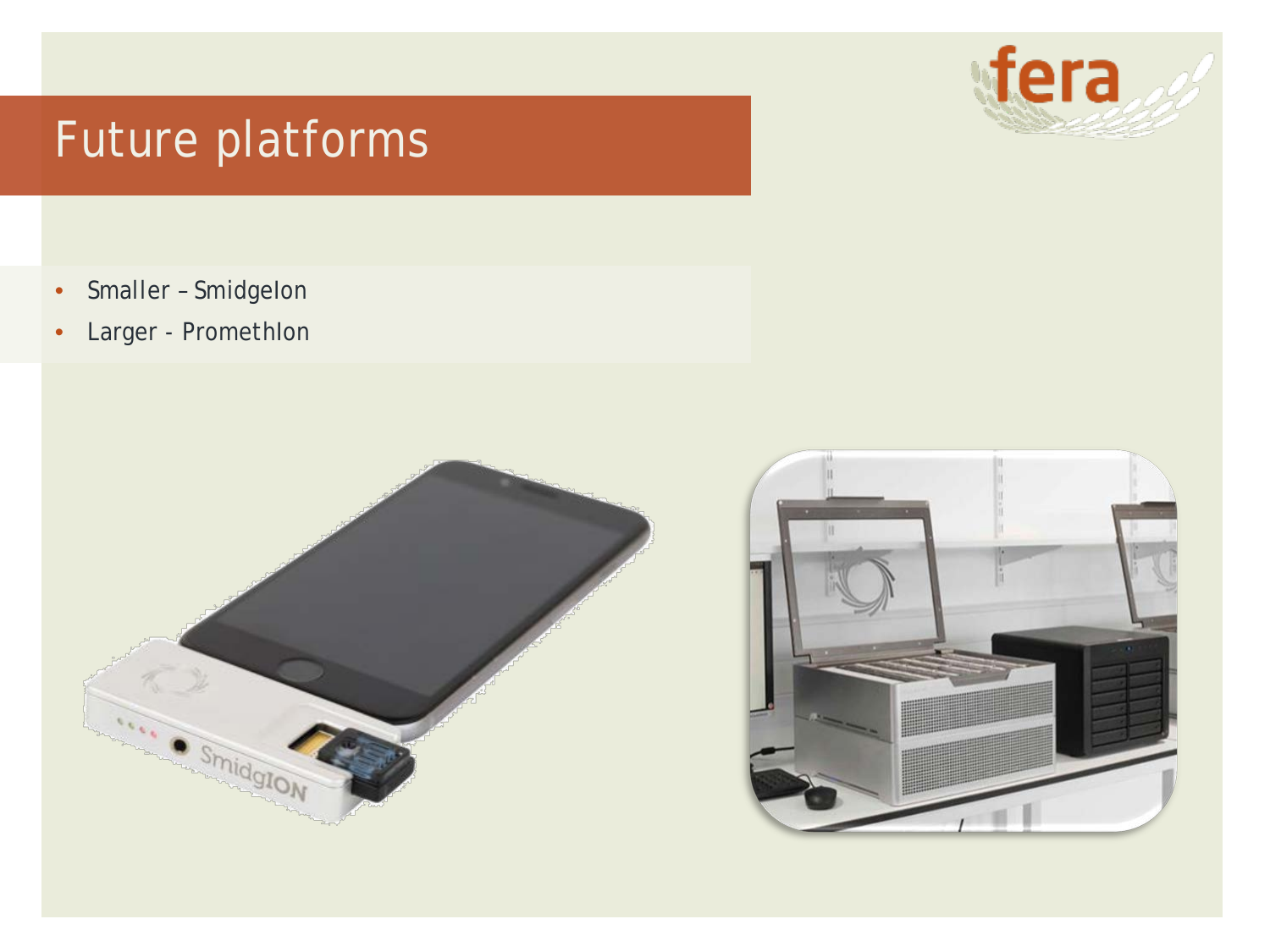#### Automated solutions

- Sample prep Zumbador
- Library set up Voltrax